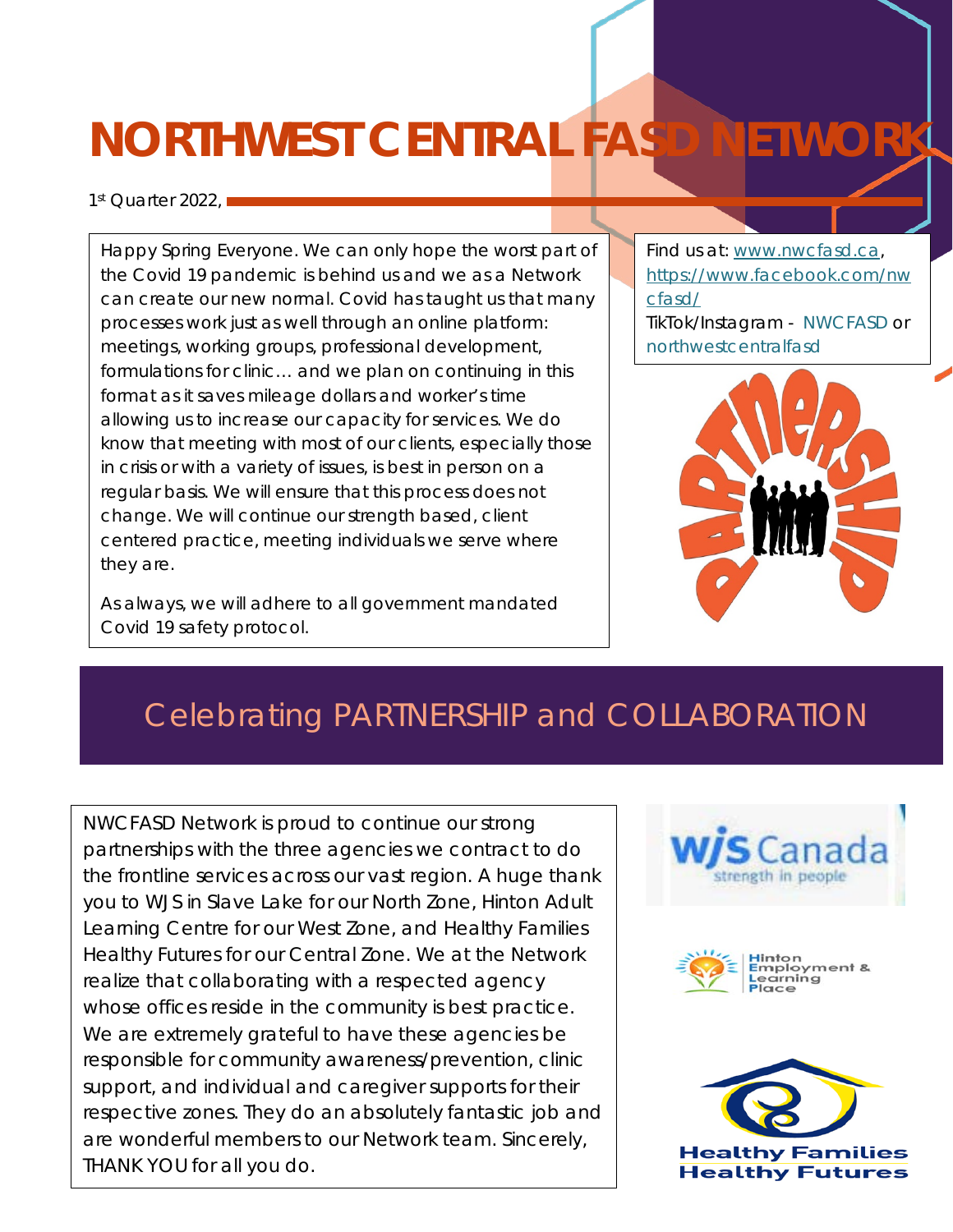## **NEW PARTNERSHIPS**

HIV Edmonton, Options in Hinton and Northreach out of Grand Prairie have formed a partnership to increase sexual health and offer the discreet testing for sexually transmitted infections, STIs, to people of the NWCFASD Network region including the six First Nations communities that we service. Alberta has a Syphilis outbreak with the numbers highest in the northern region. Together we hope to stop the spread of this dangerous and sometimes fatal disease.

**Partner up** to produce meaning AND value.

## **HIV Options & NORTHREACH** EDMONTON

Out of NWCFASD Network collaboration with HIV Edmonton, Options and Northreach we discussed further partnership through a collective effort to bring much needed Sexual Health and Fetal Alcohol Spectrum Disorder, FASD, information to the youth in our Network region. Using a portion of the Prevention Conversation program's "Let's Get Real" slide deck we plan to cofacilitate programming in our schools for grades five to twelve covering such topics as: sexual health, STI's, healthy relationships, consent, contraception, sexual crimes, alcohol/drugs and pregnancy, FASD, and support resources. By working together, we ensure that the students receive the most up to date information from experts in their respective fields. We also introduce these valuable support resources to the students and the schools; hopefully leading to further partnerships between them all. We plan to begin joint programming in the fall.



"I can do things you cannot, you can do things I cannot; together we can do great things." - Mother Teresa

"Alone we can do so little-together we can do so much." - Helen Keller